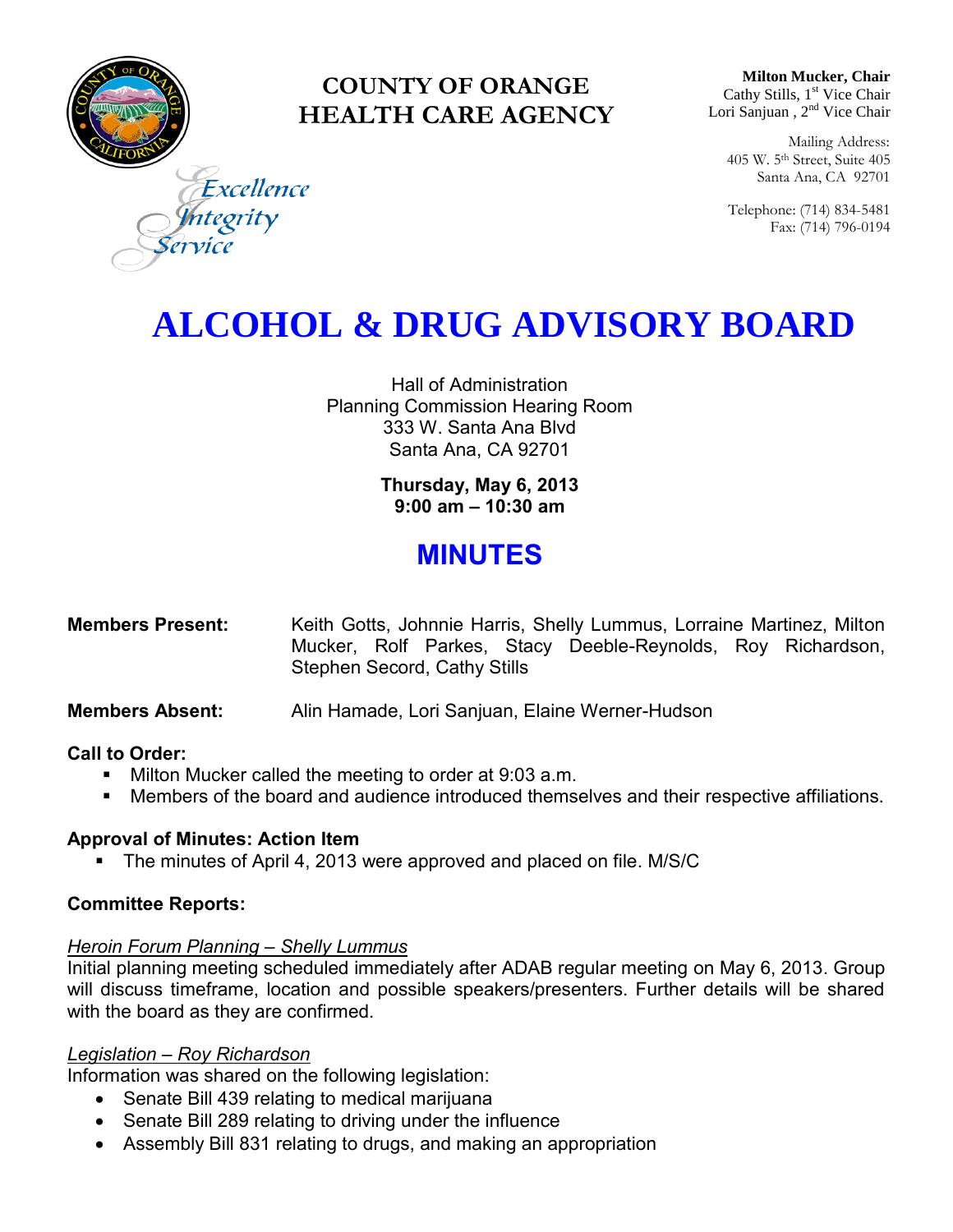Alcohol & Drug Advisory Board Minutes May 6, 2013 Page 2 For additional information this legislation, contact (714) 834-5481.

#### *Mental Health Board – Stephen Secord*

#### Upcoming events:

- $\bullet$  19<sup>th</sup> Annual Meeting of the Minds Mental Health Conference & Resource Fair, Wednesday, May 15, 2013, 8:00 a.m. – 4:00 p.m., Anaheim Marriott Hotel
- Mental Health Board Regular Meeting & Public Hearing, Tuesday, May 14 2013, 9:00 a.m. 11:00 a.m., Center of Excellence, 600 W. Santa Ana Blvd., Santa Ana, 92701

#### *Provider Meeting – Lorraine Martinez*

Funding will now be distributed to the county from the state and there was discussion regarding Cooper House.

**Old Business:** 

None

#### **New Business:**

None

### **Behavioral Health Services Update:** *Brett O'Brien, Division Manager,*

# *Alcohol & Drug Abuse Services (ADAS)*

Brett O'Brien shared information and briefly discussed the following bills (i.e. SB 809, ABX1 1, and X1 3). He also shared information on the state and local budget. The May revised budget is expected on May 10, 2013. No anticipated impacts for Alcohol and Drug Abuse Services. There will be a possible 5% reduction in the Substance Abuse and Crime Prevention (SACPA) Grant, however the department plans to absorb the decrease without impacts due to the ongoing under spending.

#### **Presentation:** *HCA CalWORKs, Chi Lam, Service Chief I Phone (714) 480-6612, Email [clam@ochca.com](mailto:clam@ochca.com)*

Chi Lam gave an overview of both the Social Services and Health Care Agencies CalWORKs program. She discussed eligibility factors, income and additional requirement. Furthermore, she shared information about the Welfare-To-Work (WTW) Program, its supportive services and activities. For additional information on HCA CalWORKs, please contact Chi Lam.

#### **ADEPT Update:** *Amy Buch, Division Manager, Public Health Services/Health Promotions*

Amy Buch updated the board on recent events. National Take Back was successful and Kaiser Permanente join to participate in the "National Take Back" efforts. Also, the cities of Brea, Rossmoor, Laguna Hills and Lake Forest were new sites added to the event. Finally, Amy discussed the "Reality Party" in Garden Grove which was geared toward parents and decision makers.

## **Public Comment:**

None

Prepared by Danielle A. Daniels